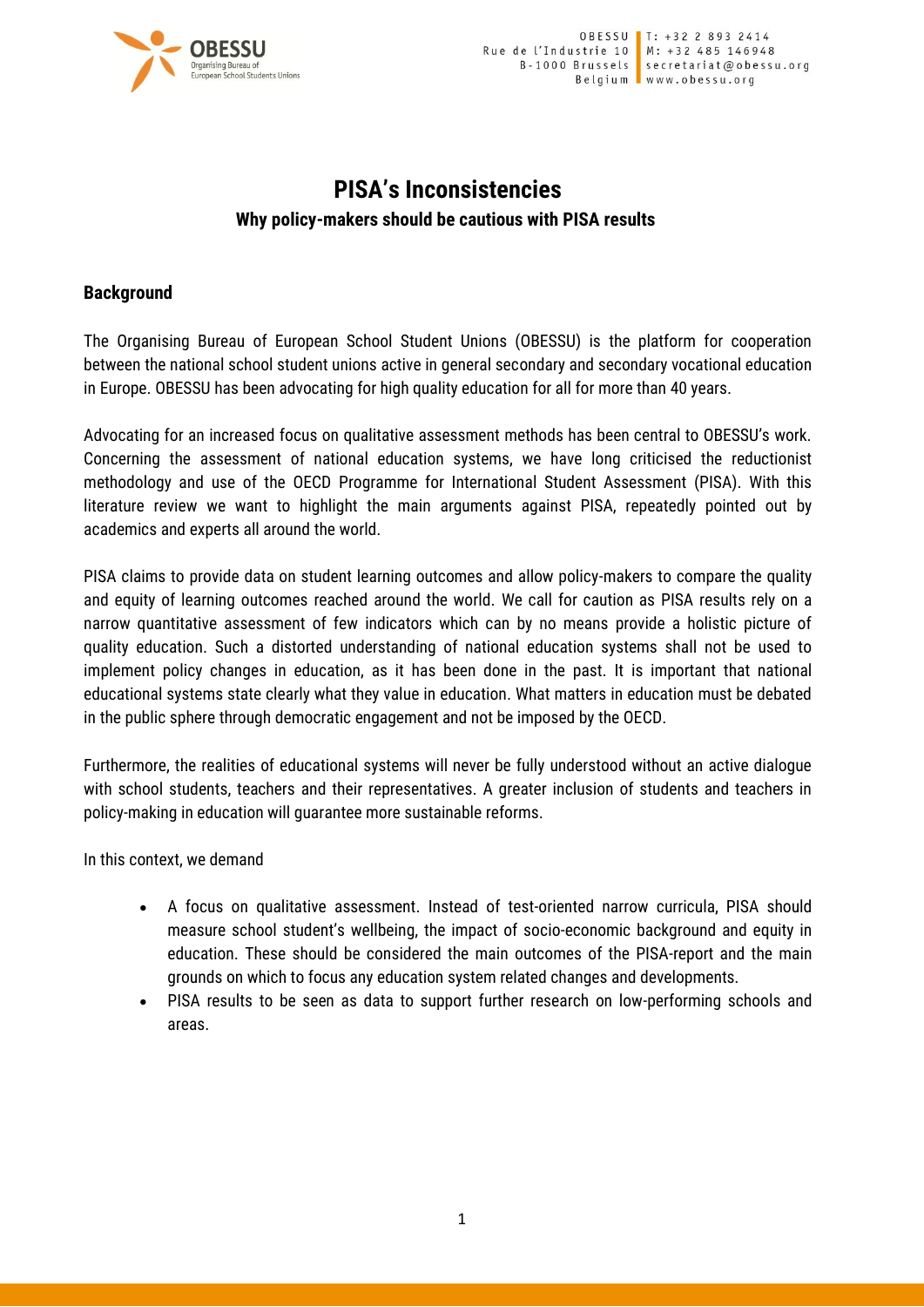

#### **Abstract**

Issued by the **[Organisation for Economic Co-operation and Development \(OECD\)](https://www.oecd.org/)**, the Programme for International Student Assessment (PISA) tests the skills and knowledge of 15-year-old students in mathematics, reading, and science every three years. It assesses students' ability to apply these knowledge and skills to real-life situations. It also includes measures of cross-curricular competencies such as collaborative problem solving.

PISA has been controversial since the publication of its first results in 2000 because it is driven by two main concepts, free-market thinking and globalisation. Its results are taken very seriously by policy-makers and lead to neoliberal education policies. Moreover, with its three-year assessment cycle, PISA has caused a shift of attention to short-term policies designed to help a country quickly climb the rankings, despite research shows that sustainable changes in education take decades.

Today PISA is the world's largest empirical study of schools and education. PISA's ambition is to measure life skills needed to function in society, but this claim implies that these skills are the same across countries which is far from the reality and denies the existence of other types of well-functioning societies. Besides, by trying to assess a few measurable aspects of education, PISA ignores other educational fields such as social sciences, ethics, foreign languages, arts, history or geography and therefore it narrows our perspective of what education should be about. Finally, the high importance given to PISA's rankings leads to an increase of the already high level of stress in classrooms and schools endangering the wellbeing of students and teachers.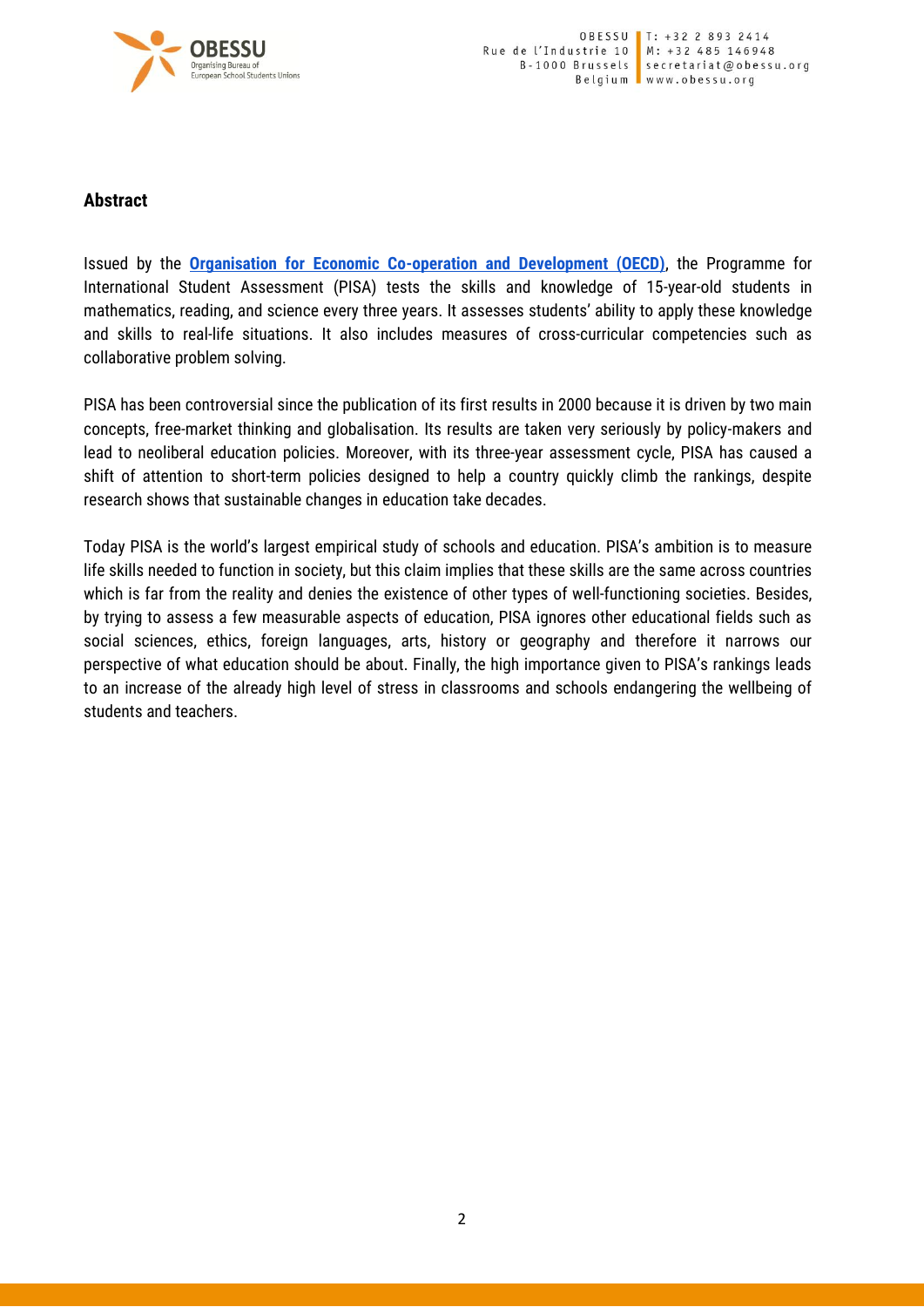

## **1. Introduction**

The Organisation for European Economic Cooperation (OEEC) was established in 1948 to run the USfinanced Marshall Plan for reconstruction of the European continent destructed by war. The OEEC declined after 1952 due to the unexpected end of the Marshall Plan and a shift in favour of NATO. In September 1961 the OEEC was replaced by the Organisation for Economic Co-operation and Development (OECD) with the purpose of promoting policies that encouraged the growth of member economies and the development of trade and the world economy. The OECD consisted of the European founder countries of the OEEC plus the United States and Canada. The list of member countries has expanded over the years, with 36 countries today.

Since its establishment in 1961, the OECD has been described as a think tank, a geographic entity, a policymaking forum, a network of policy-makers, researchers and consultants, and a sphere of influence (Rizvi and Lingard, 2010). Article 1 of the OECD's convention requires its members to promote policies designed to develop the world economy and trade on a multilateral and non-discriminatory basis. Nowadays, the OECD views itself as "*an international organisation that works to build better policies for better lives"*. Its goal is "*to shape policies that foster prosperity, equality, opportunity and well-being for all*". (OECD)

Since its creation, the OECD has emphasised the role education must play in economic and social developments. However, there has been, within the organisation, much debate about the ways in which economic and educational policies could be related. In the 1970s and 1980s, the European countries started to push forward their social-democratic agendas, going against the dominant US versions of market liberalism and refusing to view education and social policies as secondary to, or instruments of economic policies.

The place of education work within the OECD has changed significantly since its establishment. Initially, in the OECD's original charter there was no independent space allocated to education. In 1975 it was incorporated into the Directorate for Social Affairs, Manpower and Education, which in 1991 was reconstituted as the Directorate for Education, Employment, Labour and Social Affairs (DEELSA). In 2002, Education became an autonomous directorate and, with the increasing influence of PISA, began to assume an enhanced role within the OECD and beyond.

In the 1980s, member countries, in particular the US, were demanding regular and reliable data to compare the performances of their education systems and the OECD's education work evolved in response. (Sellar & Lingard, 2014) The OECD started creating the Programme for International Student Assessment, now well known as PISA in the mid 1990s. PISA was constructed and intended for the 30+ industrialised and wealthy OECD countries, but a similar number of countries have joined at a later stage.

PISA tests the skills and knowledge of 15-year-old students in mathematics, reading, and science every three years. Each domain is given major emphasis every nine years, being allocated two-thirds or more of the available testing space (OECD, 2009). The average age of 15 was chosen because in most OECD countries, young people at this age are nearing the end of compulsory education. PISA assesses students'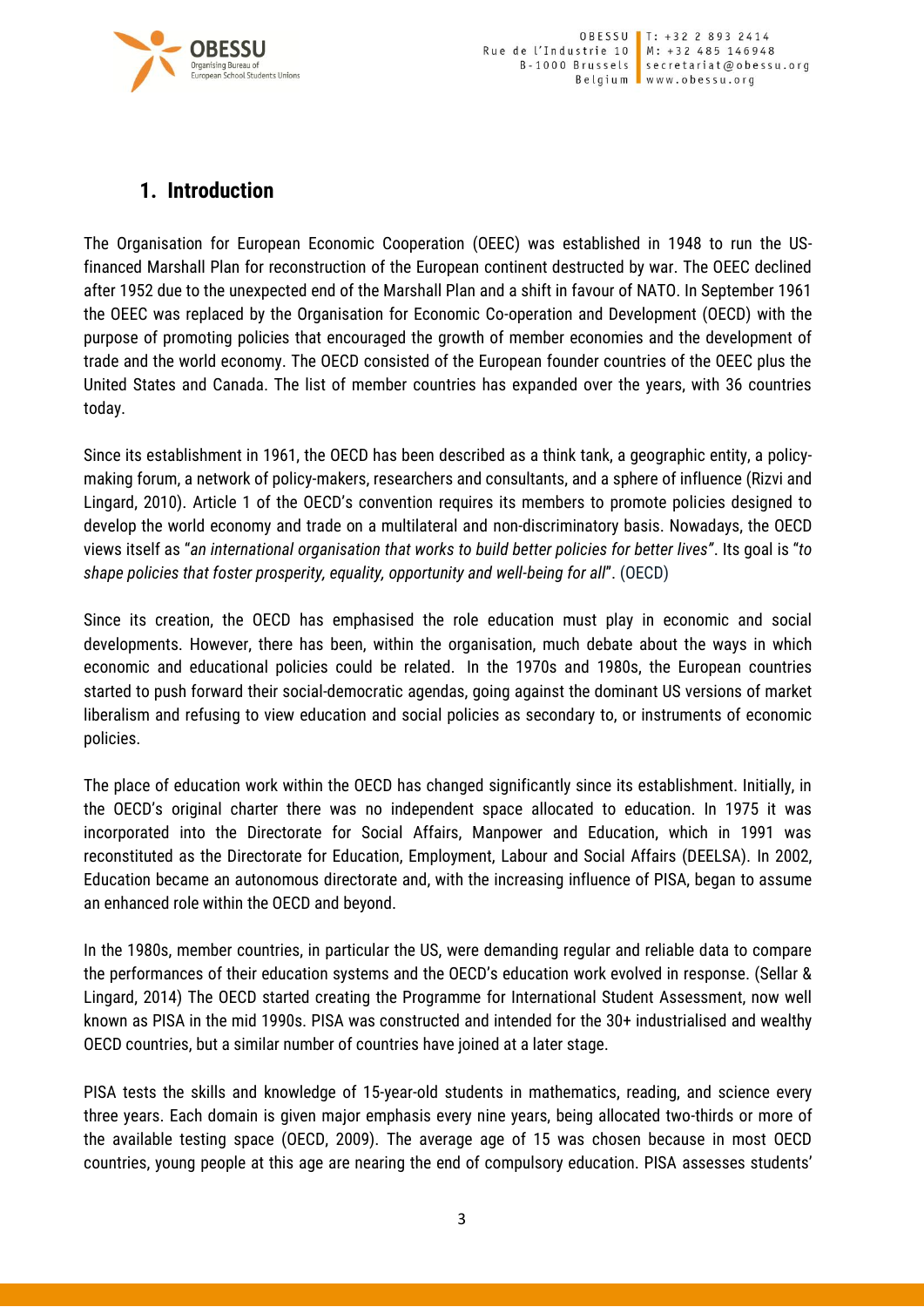

ability to apply knowledge and skills to real-life situations. It also includes measures of cross-curricular competencies such as collaborative problem solving. The OECD (2012, p. 10) argues that "*skills have become the global currency of twenty-first century economies*" and develops a narrative that presents education and training as areas of policy intervention to improve the economic strength of nations.

The first PISA survey was conducted in 2000 in 32 countries and economies (including 29 OECD member countries) and assessed reading, mathematics and science, with a primary focus on reading. Another 11 countries and economies completed the same assessment in 2001 and 2002. The last PISA survey, conducted in 2018 in 80 countries, assessed reading, mathematics and science with a focus on reading. Each survey round also assesses additional cross-curriculum competencies such as problem solving (PISA 2003), electronic literacy (PISA 2009) or financial literacy (PISA 2018). However, only a small group of countries decided to participate in these additional assessments.

We believe that PISA is driven by two main concepts, free-market thinking and globalisation. Nowadays, the tendency is to apply concepts and ideas from the market economy to areas of the public sector, such as education, in order to make them more efficient. This phenomenon is known as New Public Management. At the same time, the economy is becoming globalised and the workforce has to be flexible and moveable. In such high globalised and competitive market, there is a need for common standards in education, common systems for exams, degrees, and qualifications. PISA test scores and rankings are ideal for this purpose, whether or not that usage was intended by the PISA researchers. (Sjøberg, 2016)

Today PISA is the world's largest empirical study of schools and education. Its results are taken very seriously by policy-makers and lead to educational reforms. It has become common sense that high scores on PISA reading, mathematics, and science are predictors for the country's future economic competitiveness. Given its size and importance, PISA has to be understood not just as a study of student learning, but also as a social phenomenon in a wider political, social, and cultural context (Lundgren, 2011). PISA success has been made possible, at least in part, by demands from member countries: countries opt into PISA and pay to participate. According to Sellar & Lingard (2014) "*the influence of PISA as a tool for comparison increases as the number of participating countries and economies expands, and the participation of new economic powers such as China and India has made possible new comparisons that have drawn the attention of politicians in countries, where PISA has not had significant effects on policy debate previously*".

Recent figures estimated that the annual cost, after adding the expense of involving half a million students and tens of thousands of schools and their teachers, is approximately 80 million Euros (Maslen, 2013). It is exclusively financed through direct contributions from the participating countries, usually from the education ministries.

The success of PISA allows the OECD to expand its global testing approaches to the domain of adult skills through the PIAAC, to school-level performance through the new PISA-based Tests for Schools programme, and potentially to higher education through the Assessment of Higher Education Learning Outcomes. The OECD is seeking to expand the scope of the assessment to measure a broader set of skills and competencies, increase the scale of the assessment to cover more countries, economies and schools; and enhance the explanatory power of the assessment for policy-makers. (Sellar & Lingard, 2014)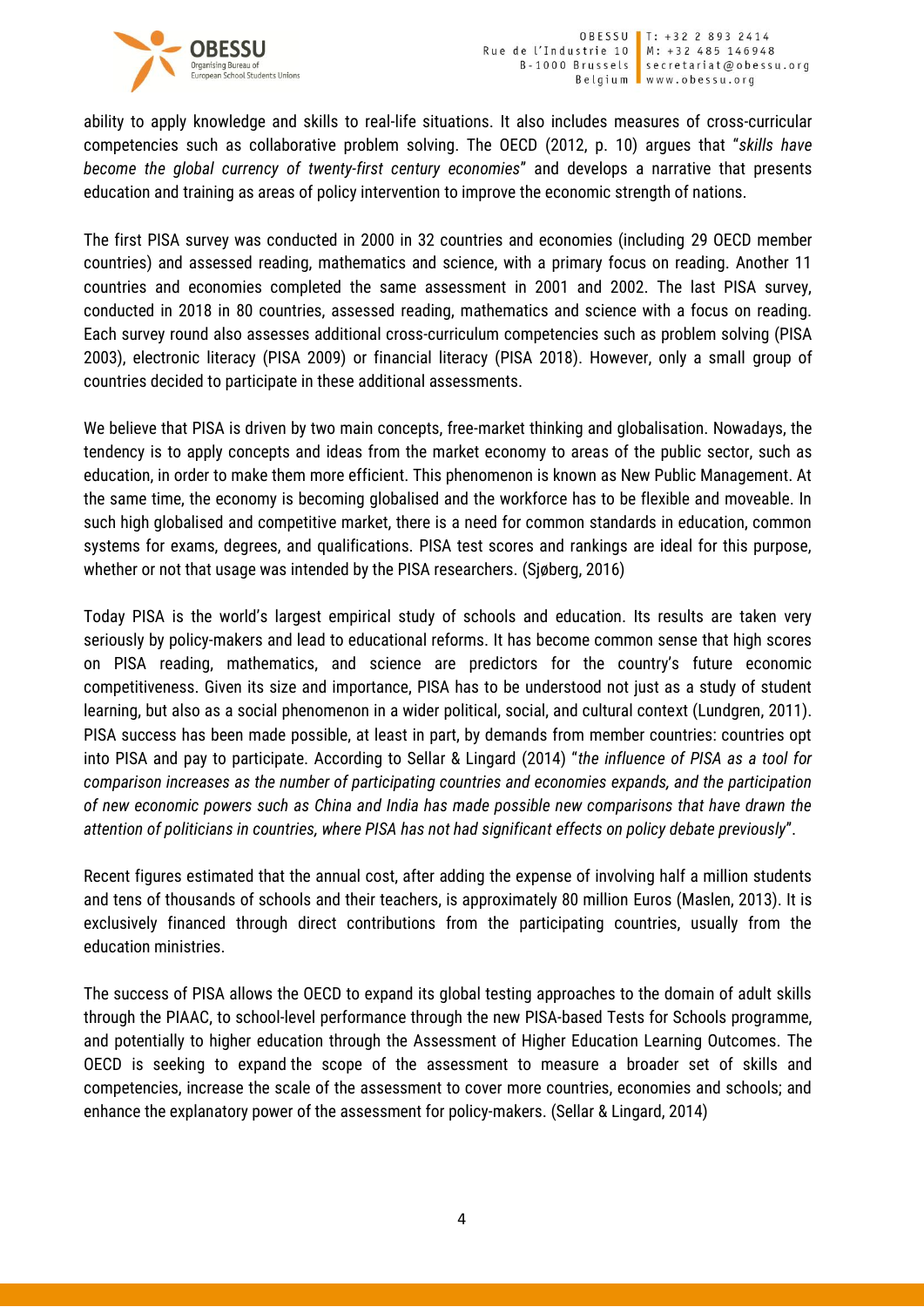

## **2. PISA's Ideological Implications and Methodological limitations**

PISA's controversy lies on two main elements: ideology and methodology. The first concerns the PISA's conception about education and the second concerns the statistical models and techniques applied in the PISA survey.

## **2.1. What does PISA claim to measure?**

The overall aims of PISA had already been stated in 1999, before the first PISA testing took place in 2000: "*How well are young adults prepared to meet the challenges of the future? Are they able to analyse, reason and communicate their ideas effectively? Do they have the capacity to continue learning throughout life? Parents, students, the public and those who run education systems need to know*". (OECD, 1999, p. 7)

Such an ambition, of measuring so-called "life skills" and how well the young generation is prepared to meet the challenges of tomorrow's world, implies that these challenges are already known and are similar for young people from different countries and cultures. According to Sjøberg (2016, p.111), "*it assumes one universal conception of success and a universal set of necessary skills*" which is "*detrimental to the expression of educational values within countries and to cultural identity and diversity in general.*'' Although life in many countries does have some similarities, one can hardly assume that 15-year-olds in Italy, Japan, Mexico and Turkey are getting prepared for the same challenges or that they need the same skills and competencies to succeed in countries with different cultures and levels of economic development. As noted by Araujo, Saltelli and Schnepf (2017), country comparison in PISA is achieved by "*ignoring the great diversity of curricula across the participating countries – diversity which might in fact be a source of countryspecific creativity and well-being*".

Since the emergence of PISA, comparative education analysis has changed. The analysis has shifted from studying what students have been taught and how much they have learned, to studying what students can do with what they have been taught. (Hutchison & Schagen, 2007)

We claim that PISA tests do not measure quality according to national school curricula, but based on the perceived universal, culture-free, curricula made by the OECD-appointed PISA experts. This explains why the PISA subjects are reading, mathematics, and science. According to OECD officials, these subjects are key elements for competitiveness in a world economy driven by science and technological development. This also implies that domains such as social sciences, ethics, foreign languages, history, geography, or physical education, to name just a few, are seen as not relevant or not important for the development of young people. Besides, PISA does not address attributes that are central in many countries' educational systems, such as equity, empathy, solidarity, curiosity and engagement or care for the environment. (Sjøberg, 2016)

Of course, one test, even a test like PISA, cannot assess all possible school subjects; but by selecting some subjects and ignoring others, PISA implicitly sends a message to the public as well as politicians about what is important for schools and future life. The actual choice of reading, science, and mathematics also reflects the OECD concern for economic competitiveness in a global, high-tech market economy: "*In a*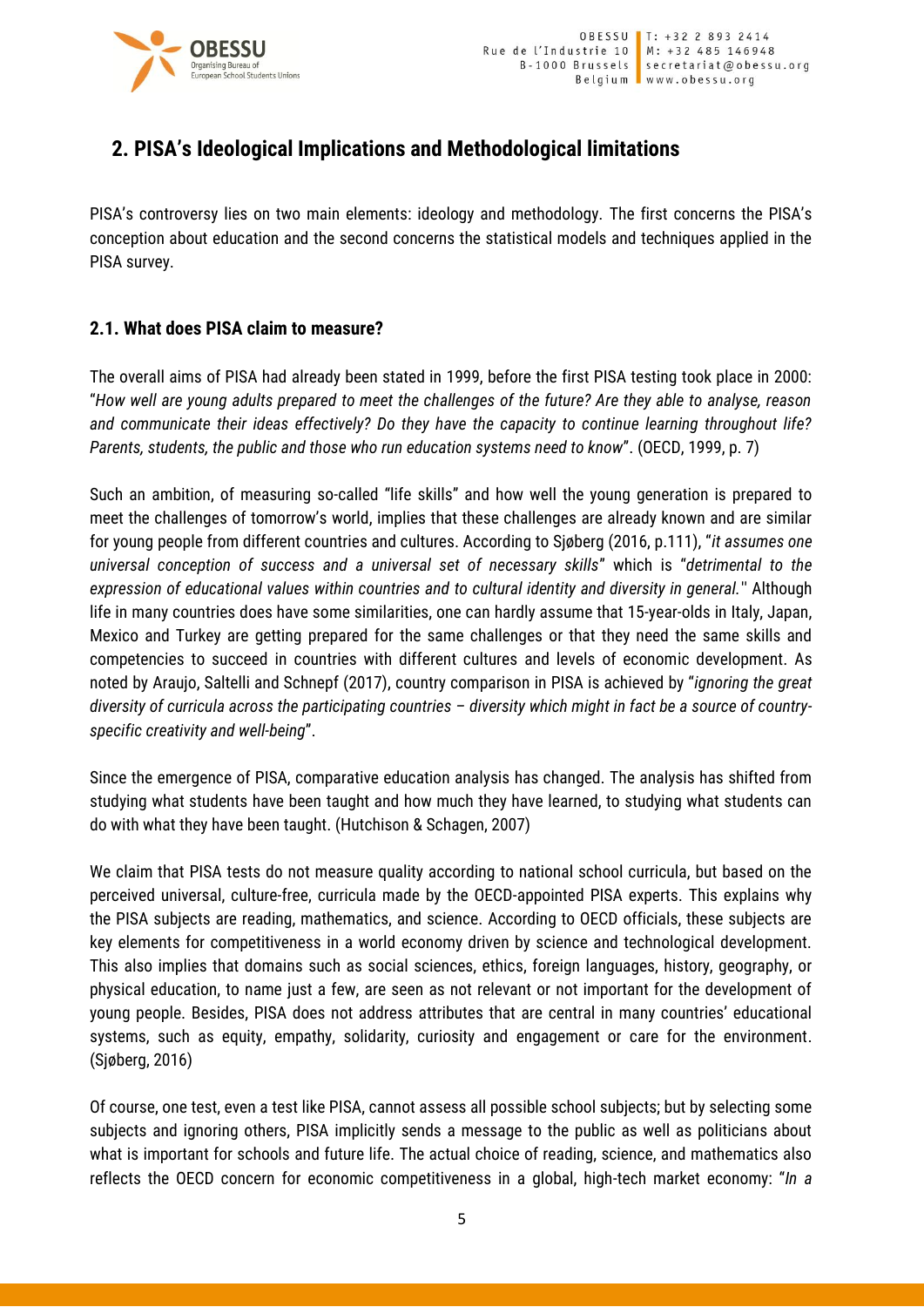

*global economy, the yardstick for success is no longer improvement by national standards alone, but how education systems perform internationally. The OECD has taken up that challenge by developing PISA, the Programme for International Student Assessment, which evaluates the quality, equity and efficiency of school systems in some 70 countries that, together, make up nine-tenths of the world economy*". (OECD, 2010, p. 3) As mentioned, when PISA extended its repertoire in 2012, the added domain was "financial literacy." (OECD, 2013) This addition was undoubtedly a consequence of the free-market economic mandate and priorities of the OECD and was included in the testing by some 40 countries.

It is also interesting to note that the importance of PISA is defined with terms such as the "*nine-tenths of the world economy*", rather than in terms of the fraction of the world's population, which indicated PISA's focus on economic competitiveness, not comprehensive education. (Sjøberg, 2016)

Although PISA states that it does not test knowledge acquired in schools and that it does not test according to national curricula, PISA results are interpreted by OECD officials and policy-makers around the globe as valid measures of the quality of national school systems, and the PISA reports are full of policy recommendations regarding schools. (Loveless, 2009)

## **2.2. How does PISA measure "life skills"?**

## **Using a contradictory format**

PISA survey consists in a two-hour test combining a diversity of test items that range from multiple-choice items to extended-response questions. Students also complete a 30 minute student background questionnaires that gathers information about the student's socioeconomic backgrounds and learning habits and attitudes. A background questionnaire is also filled out by the school to provide information about the teaching and learning environment. Both questionnaires are used to analyse the effects of these student-level and school-level variables on learning outcomes. Surveys are coordinated by participating governments, who meet as the PISA Governing Board. The assessment materials are developed by experts, and the fieldwork is designed and managed by an international study centre. (Baird & al., 2011)

As mentioned, PISA's ambition is to measure how well young people are prepared to meet the challenges of a future world economy driven by science and technological development. This goal is contradicted by the format of the testing, which until 2012 was exclusively a traditional pen-and-paper test, where students sit for 2 hours to answer written questions, alone, and without access to sources of information. Sjøberg (2016, p.118) addresses a few questions: "*how "real life" is that test situation? How does it relate to the challenges that young people may face in their future lives as citizens, as participants in tomorrow's democracy, and as members of a skilled workforce? The fact is that initial PISA test does not resemble any real life, problem-based situations*".

Students in the 32 countries that participated in the PISA 2012 pencil-and-paper assessment were invited to take a test of reading and mathematics on computers. This was supposed to expand the range of situations in which student's ability to apply their knowledge can be measured. The computer-based test was composed of 18 reading questions and 41 specially designed mathematics questions.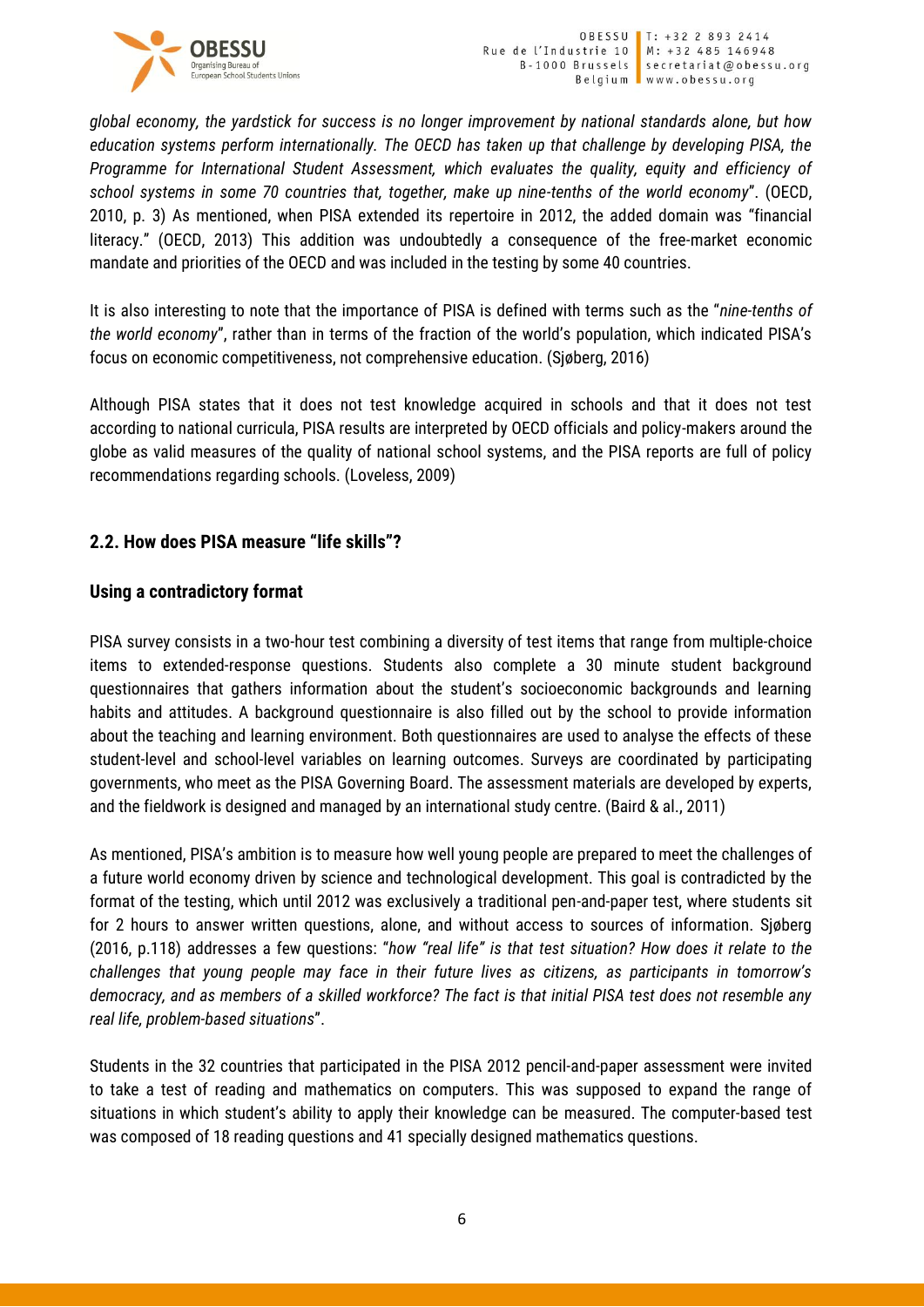

#### **With doubtful neutral translations**

The original language of the assessment materials is predominantly English, and the materials are translated into more than 40 languages. (Baird & al., 2011)

Arffman (2010) study revealed that meaning and context change in a translation, something is always lost, or meaning is modified in translation. Bad translations also may cause readers to lose interest and motivation to become engaged with the text, and this may have a negative impact on the test results. According to Arffman, this effect is likely to be greater in countries where students are critical, independent, and unwilling to obey the authority of schools and teachers.

In order to diminish the risks of losing meaning and the readers' engagement, the OECD has to address the challenge of creating items that are culturally neutral. The OECD generally runs trials before implementing the final PISA questionnaire, although not in all countries, since some countries choose not to cover the expenses. The purpose is to identify 'differential functioning', that is items for which student performance is unusually high or low in one country or another, or for one gender or another, compared with model expectations. Such items are removed from the set for survey use or revised, with potential consequences for the validity of the literacy domain that is ultimately assessed. (Baird & al. 2011)

The lack of transparency in this approach is an issue that has been often raised. We do not know which items have been removed or revised from the initial questionnaire and why, nor we know in which countries the OECD ran trials, on how many students participated in these trials and who were they. All these questions are legitimate and raise concerns regarding the reliability of the mechanism used by PISA and its consequences on the end results.

## **Not involving (enough) teachers and parents**

A parental questionnaire has been optional since the 2006 test. This questionnaire collects important information on parental background, educational background as well as parental involvement in children's learning. Unfortunately, only a small number of countries chose to collect data from parents: in 2009 only 14 countries and in 2012 only 11 countries out of 65 countries covered in each PISA round.

Similarly, since the 2015 PISA test, organisers made a teacher questionnaire optional. The teachers' and parents' questionnaire open the possibility to investigate a greater variety of factors associated with students' achievement. Some of the most important skills, competences and attitudes that matter in quality education, such as critical thinking, motivation, resilience, self-management, resourcefulness, and relationship skills, cannot be easily measured by statistical models and computer algorithms, but they can be assessed by teachers using human judgment. (Araujo, Saltelli and Schnepf, 2017)

The data collected is used by the OECD to contextualise the findings and to explore the potential effects of background variables on student achievement. (Baird & al., 2011) According to Sellar & Lingard (2014) linking performance data to other data sets is a mean to increase the explanatory power of PISA.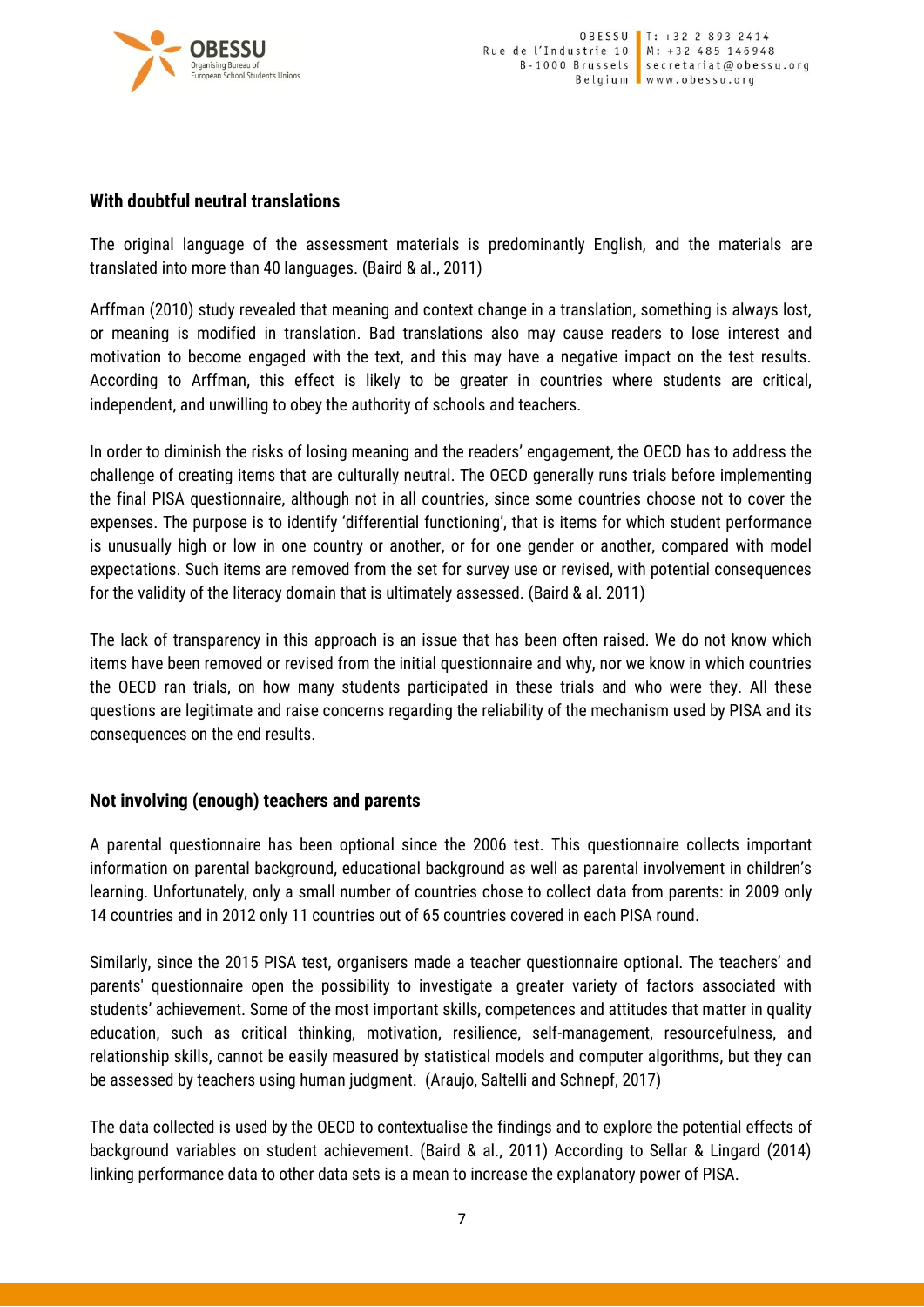

#### **With unrepresentative samples**

PISA surveys are sample-based. The sample size per country was originally intended to be around 4,500 15 year-olds. Some countries have experienced difficulties meeting PISA's sampling criteria, because of school recruiting problems. Others have not encountered such challenges, and have chosen to increase their samples from the very first survey so that they could profit from the opportunity to gather comparative data for their different regions. (Baird & al., 2011)

School students "*are selected using a conventional two-stage stratified sampling procedure. The school population is first stratified, usually by school type and size, but other variables can be brought in, depending on the country. Schools are selected at random from within the various strata to produce a school sample representative of the population. Within each school around 30 students are randomly selected for testing from a list provided by the school; where schools are too small to provide 30 students all the 15-year-olds are tested*". (Baird & al., 2011)

A problematic issue is whether the sample of students used to estimate the country average is representative of the target population. PISA allows states to exclude students with special educational needs and newly arrived immigrants. This becomes problematic because some countries exclude more students than the 5% threshold imposed by the PISA designers. (Araujo, Saltelli and Schnepf, 2017) Similarly, PISA only assesses students who are currently undertaking schooling. This can cause comparability difficulties when developing countries are concerned as stated by Baird & al. (2011): "*In some countries the PISA target population can be much smaller than the actual population of 15-year-olds, and since students not in schooling tend to be from low socioeconomic groups, the "population attainment" results provided by PISA will not be directly comparable with those of countries with almost 100% coverage*".

Once selected, each student does not sit exactly the same PISA test. In each survey the number of total items would consume several hours of testing time per student, a situation that neither the students nor their schools would tolerate. To maximize the use of the two allocated hours for the test, the items are bundled into several 30 minute 'clusters' within each domain, and individual students are randomly allocated four of these clusters in the form of two pencil and paper test booklets. Cluster allocation to students uses 'matrix sampling', and allows cluster overlap from one cluster grouping to another to facilitate the placing of all the items within a particular domain onto the same 'Rasch scale'. (OECD, 2011)

Furthermore, there is general agreement in academia that the main limitation of PISA is its reliance on cross-sectional data: data that refers in each round to different student groups. Researchers have repeatedly argue that PISA results should not be used for outlining specific policy recommendations for improving education because the rounds do not follow the same students over the course of their school careers. (Araujo, Saltelli and Schnepf, 2017)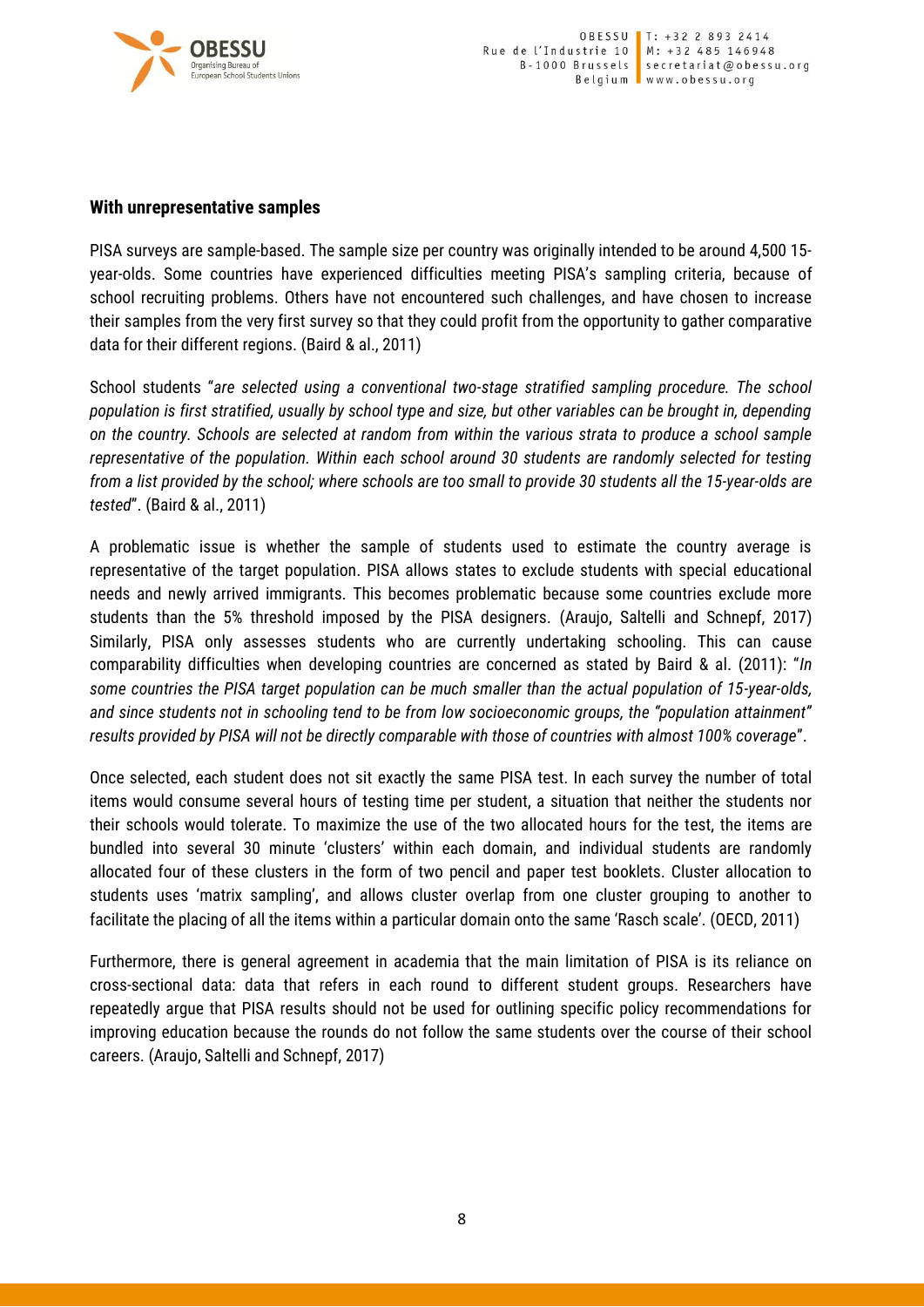

## **Using Opaque Statistical Model**

PISA uses the Rasch model to deliver cross-countries comparison. "*The Rasch model is an Item Response Theory (IRT) model that depends on valid application based on the very strong assumption of 'item invariance': individual students are assumed to have inherent fixed 'abilities', and items have inherent fixed 'difficulties'. In principle, item difficulty cannot vary across students or student groups, irrespective of interests, culture or curriculum experience. Using relatively opaque techniques, the item analysis eventually locates both students and items on a common scale – a scale, by the way, with no absolute 'zero'. In PISA the scale is transformed and 'stretched', to have a mean of 500 and a standard deviation of 100. The effect of this is to exaggerate even the smallest differences in country performance estimates, differences that even if 'statistically' significant are not always educationally significant, but which have at times been overinterpreted by policy makers and politicians, leading to unnecessary concern about their countries' relative 'standards'*." (Baird & al., 2011)

The method has been criticised by well-qualified statisticians, even among those who actually worked on PISA data. According to many authors, the margin of error on the scores provided by the OECD is underestimated, and the rankings of countries are more open to interpretation than one would understand from OECD analyses. (Araujo, Saltelli and Schnepf, 2017) For example, Kreiner & Christensen (2014) argued that by simply changing some of the parameters in the complicated statistical analysis, Denmark's rank can fluctuate from as high as number 2 to as low as number 42.

Another main criticism in the literature concerns the multidimensionality of the items being measured. The items used do not only measure, for example, 'maths' ability but also a student's ability to comply with the test structure. In PISA, it is very unclear which dimensions are being measured and which removed. (Araujo, Saltelli and Schnepf, 2017)

The method used is so technical that it is often unintelligible for the vast majority of people affected by PISA's conclusions and recommendations. (Sjøberg, 2016) Moreover, PISA methods of statistical calculations are published only in a general form, making detailed critique and replication difficult. (Kreiner & Christensen 2014) In this context, with undisclosed statistical procedures, how can PISA creators possibly be held accountable? And how can policy-makers trust the data?

Given PISA's considerable impact on policy, the OECD should make an effort to be more transparent with the choices made to produce data. This should include information on the representativeness of data and how the modelling choices impact on the results. (Araujo, Saltelli and Schnepf, 2017)

## **3. How PISA results influence policy-making?**

With over 60 countries regularly participating in the survey, the release of the PISA performance tables attracts significant attention from both the media and policy makers, and large-scale educational reforms have even been launched in direct response.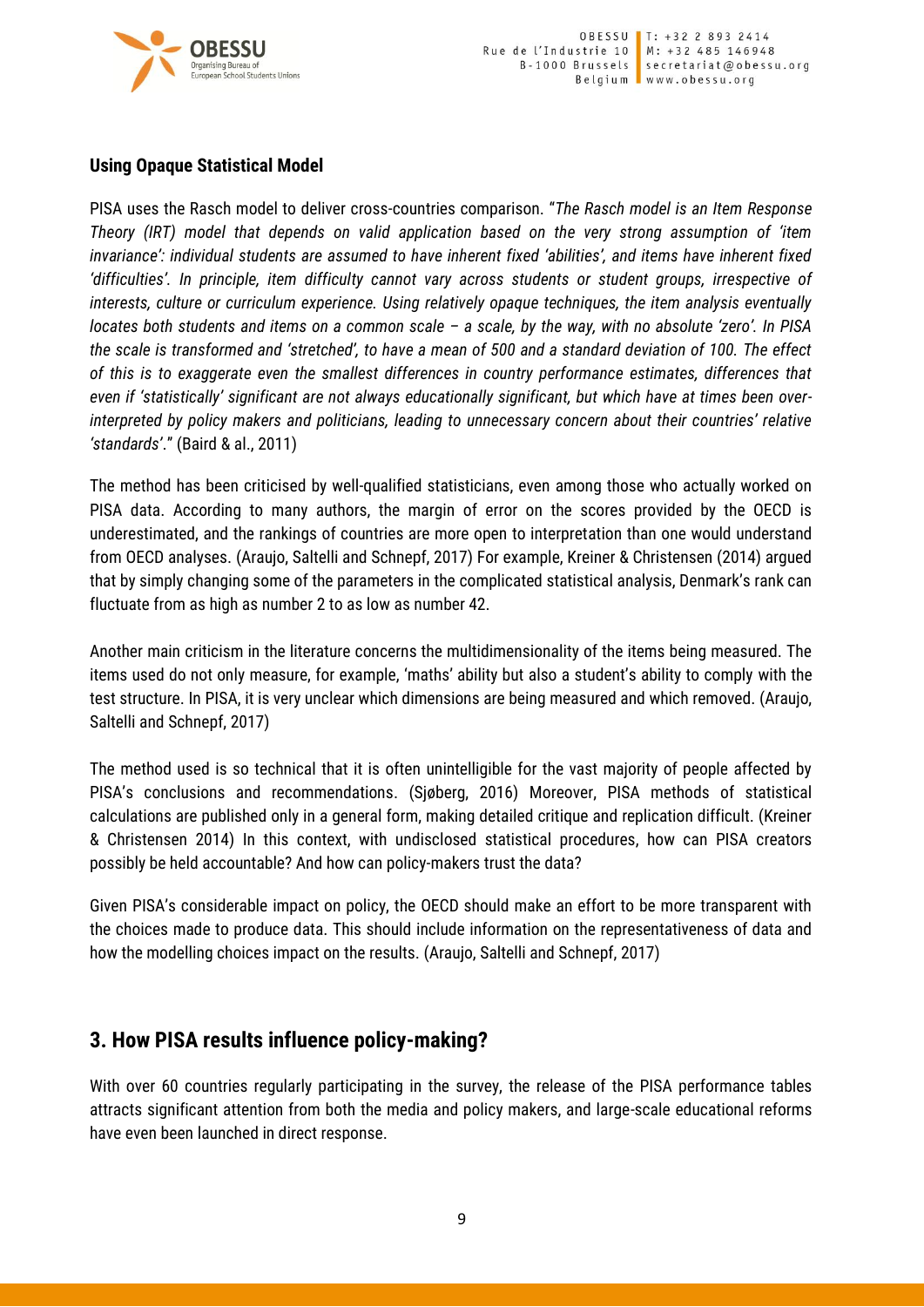

The media, policy makers and the public accept PISA as a reliable and legitimate assessment of educational systems. We believe that PISA has the power to shape the way in which they judge systems' performances, define policy problems, set improvement targets and make policy reforms. In other words, Simon Breakspear stated that "*PISA indicators become the lens through which we come to understand our systems*".

### **With a dominant narrative and presence in the media**

Every three years, PISA performance tables are widely published in international and national media across OECD and partner countries. PISA indicators and recommendations receive a high level of reliability. Though the attention given to PISA results in national media varies between countries, in most countries it has increased after several rounds of PISA testing. (Breakspear, 2012)

The fact that the OECD admitted that "*large variation in single country ranking positions is likely*" and therefore recognises the limits of its method, has made no difference to how tables are reported in the media. For example, in 2009 the OECD said that the UK's PISA ranking out of a total of 74 countries was between 19th and 27th for reading, between 23rd and 31st for maths, and between 14th and 19th for science. However, these variations were not stressed in the media.

The media often presents tabloid-like and oversimplified rankings that often lead to a misunderstanding of the results, and even worse, to an unjustified and detrimental public image of the quality of education in schools. This media attention exacerbates the pressure for educational reforms and contributes to the idealisation of particular countries and their educational systems. (Waldow, Takayama & Sung, 2014)

## **Defining policy problems and new targets**

According to Breakspear (2014), the most important effect of the PISA survey is that its results define policy problems. PISA indicators simplify and quantify the policy problems that need to be solved in the area of education. However, educational outcomes are complex and difficult to track over time and by simplifying them, we may lose many elements and limit the national view of what matters in education.

Every three years, PISA reports state if a country is improving, declining or staying stable regarding its own performance but also in comparison with other countries. By doing this, PISA is shaping and framing how policy makers understand the performance of their national education system and the areas that require more attention.

Improving educational quality has become synonymous of improving PISA scores. Breakspear identifies in his study, three targets being set by participating countries:

- The country rank in the PISA tables, which are dependent on other countries performances.
- National PISA scores
- Equity goals that may include a decrease in the percentage of students that score at or below PISA baseline proficiency level or a decrease in the differences between schools.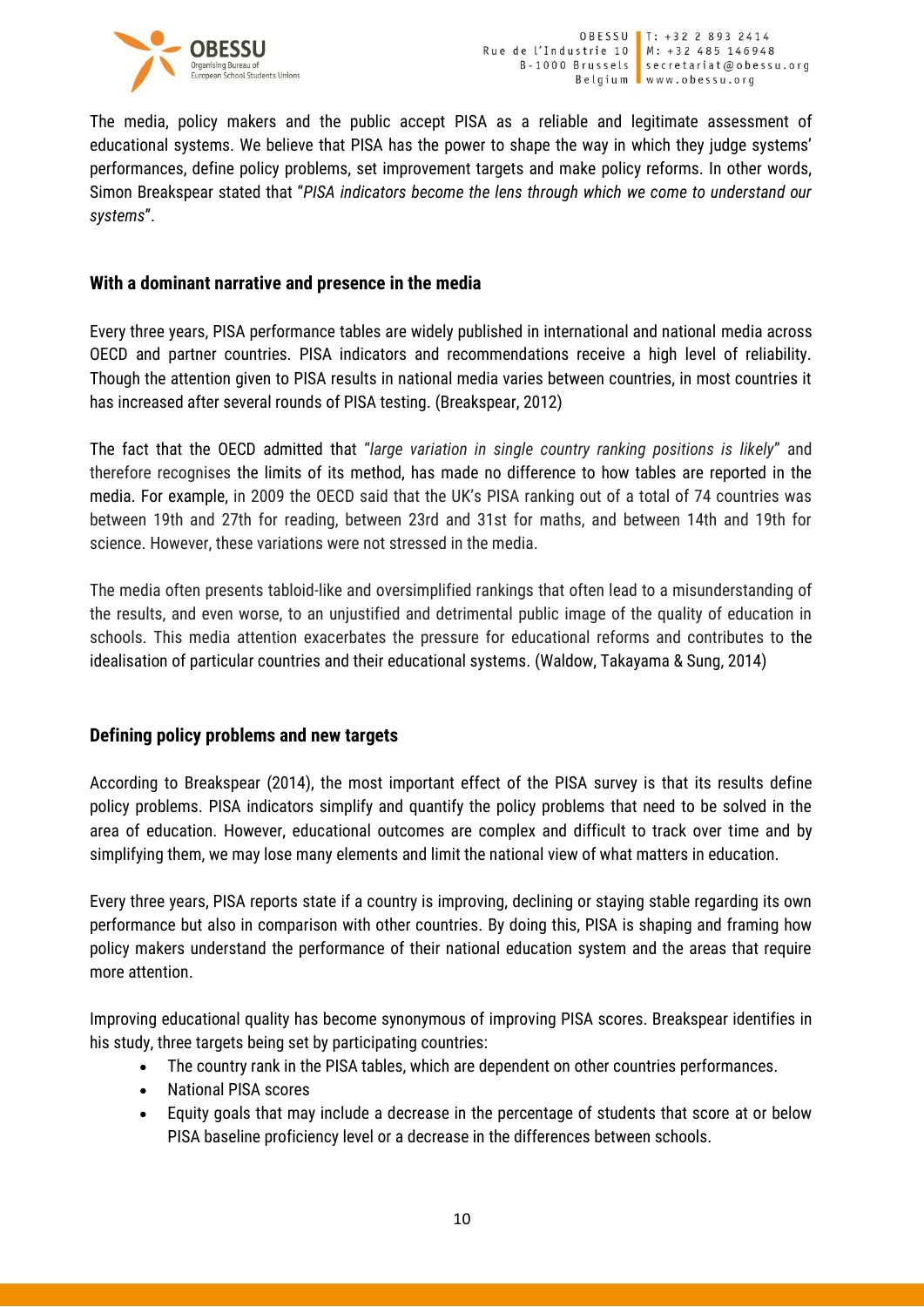

The new standard is that for a reform to be acknowledged as successful in improving the quality of education, it must be evidenced, at least partly, by an improvement in PISA rankings.

Stanley (2013) questions the phenomenon of setting rank-based targets: "*Rank position is inappropriate as a goal for improvement, as national rankings can be influenced by quite small differences in student cohort scores. Such differences may not represent meaningful learning and/or skill differences in standards attained, which should be the main focus"*.

## **Encouraging Policy Borrowing**

PISA rankings lead to classification of education systems as high, average and low performing systems. This classification has consequences for policy borrowing behaviour. Average and low performing countries are seen as countries where reform effort must be taken in order to improve performance. These countries become the target audience of policy lessons that should be learned from the high performers or the successful PISA improvers. The OECD has identified consistent high PISA performers, being Finland, Canada, Japan and Korea. These countries are the new references and become targets of policy borrowing. They set the goals to which other countries aspire. By giving attention to top performing countries, PISA is narrowing the scope of sources of learning and inspiration. (Breakspear, 2014)

The policy borrowing behaviour can be dangerous and lead to harmful reforms. Policy makers should engage in policy learning rather than in policy copying, especially if little attention is given to the cultural context and the overall policy coherence. (Breakspear, 2014)

#### **Producing Interpretations and Recommendations**

PISA creates country-specific reports for all participating OECD countries.

With PISA data as input for its calculations, OECD gives advices on how to make schools better. The operational definition of a "better school" is a school that is "cost-effective," that could give more PISA points per euro spent on education. OECD definition of a good school thereby ignores the national priorities set for the school system. (Sjøberg, 2016)

From the beginning of the PISA project, the OECD has produced graphs and indicators that have shown small or negligible correlations between a country's PISA scores and its spending on education (OECD, 2001). This, of course, has led to the OECD advice that more spending on education will not improve its quality.

#### **Legitimating Harmful Reforms**

PISA rankings are often used as evidence to argue that educational systems need to be improved overall or in a specific area, therefore serving the debate about a potential policy reform. However, policy reforms undertaken in a crisis context often lead to short term reforms attempting to increase PISA scores instead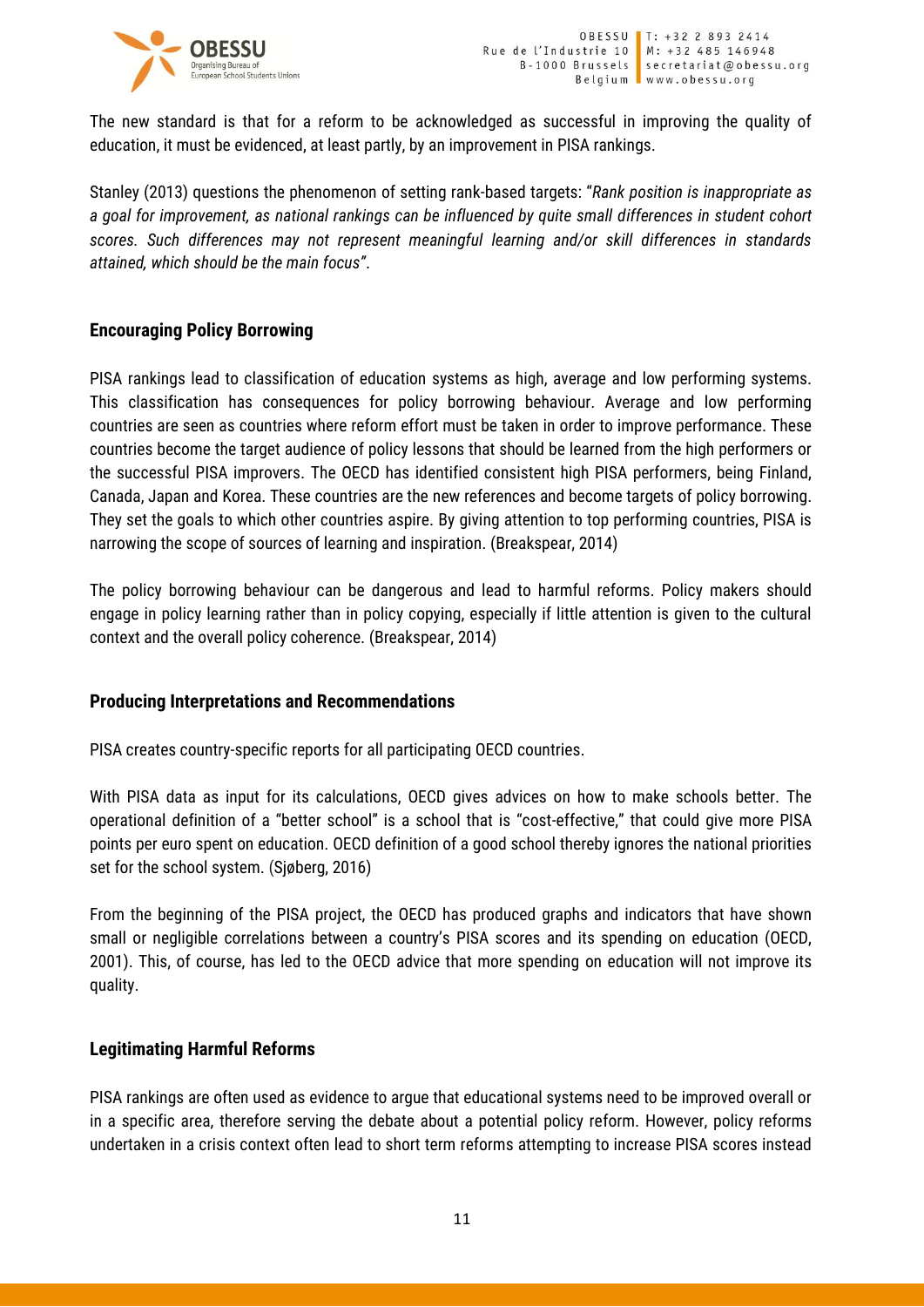

of improving the education system in a sustainable manner. This phenomenon is now called "PISA Shock" (Breakspear, 2014)

PISA has caused a shift of attention to short-term policies, that are often not even empirically founded, despite research shows that sustainable changes in educational systems take decades. (Open Letter to Andreas Schleicher, 2014)

## **4. Conclusion**

One should remember that the E in OECD stands for Economic, not Education. As the Organisation for Economic Cooperation and Development, the OECD is naturally biased in favour of the economic role of educational systems. Furthermore, preparing the young generation to access the global labour market is not the only, and not even the main goal of national education, which has to prepare students for active participation in their society. It is important that national educational systems state clearly what they value in education. What matters in education must be debated in the public sphere through democratic engagement and not be imposed by the OECD.

PISA is not a neutral statistical model producing objective numbers and facts. PISA claims to measure "*how well young adults are prepared to meet the challenges of the future*" but by stating its purpose, PISA implies that these challenges are already known and are similar for young people all around the world, denying the existence of different realities, cultures and well-functioning societies.

To measure its ambitious goal, PISA uses traditional pen-and-paper test that does not reflect the challenges that young people may face in the future. The meaning of the assessment materials is often lost in translation which can impact the test's results.

PISA surveys are sample-based and these samples are not always representative of the target population. Furthermore, PISA relies on cross-sectional data, data that refers in each round to different student groups, which limits PISA relevance and reliability.

PISA uses the Rasch model to deliver cross-countries comparison. This method has been criticised by wellqualified statisticians because the margin of error on the scores provided by the OECD is underestimated, and the rankings of countries are more open to interpretation than one would understand from OECD analyses, making PISA results unreliable. Furthermore, the method used is so technical that it is often unintelligible for the vast majority of people affected by PISA rankings.

With over 60 countries regularly participating in the survey, PISA's rankings attract significant attention from both the media and policy makers, and large-scale educational reforms have even been launched in direct response. The media, policy makers and the public accept PISA as a reliable and legitimate assessment of educational systems. PISA has the power to shape the way in which they judge systems' performances, define policy problems, set improvement targets and top performing systems, that should be seen as reference, and make policy reforms. This leads to policy borrowing behaviours that can be dangerous when the cultural context is not taken into consideration and can create harmful reforms. But this also conducts to short-term policies despite research shows that sustainable changes in educational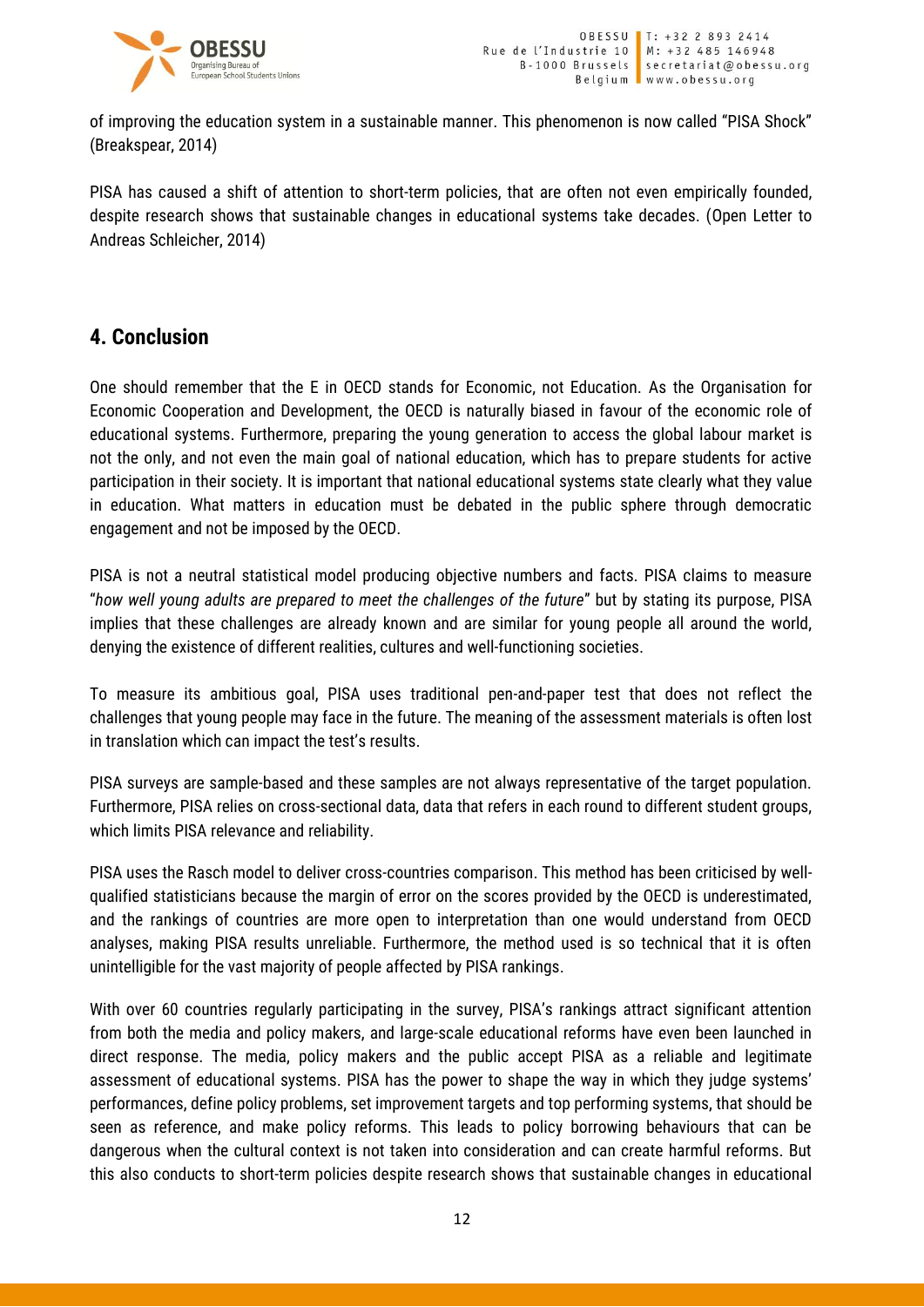

systems take decades. In order to avoid PISA misleading policies, PISA results should be positioned as a resource for policy-making rather than a key policy goal.

Finally, the high attention given to PISA rankings leads to an increase of the already high level of stress in classrooms and schools endangering the wellbeing of students and teachers. A greater inclusion of students and teachers in policy-making in education will guarantee more sustainable reforms.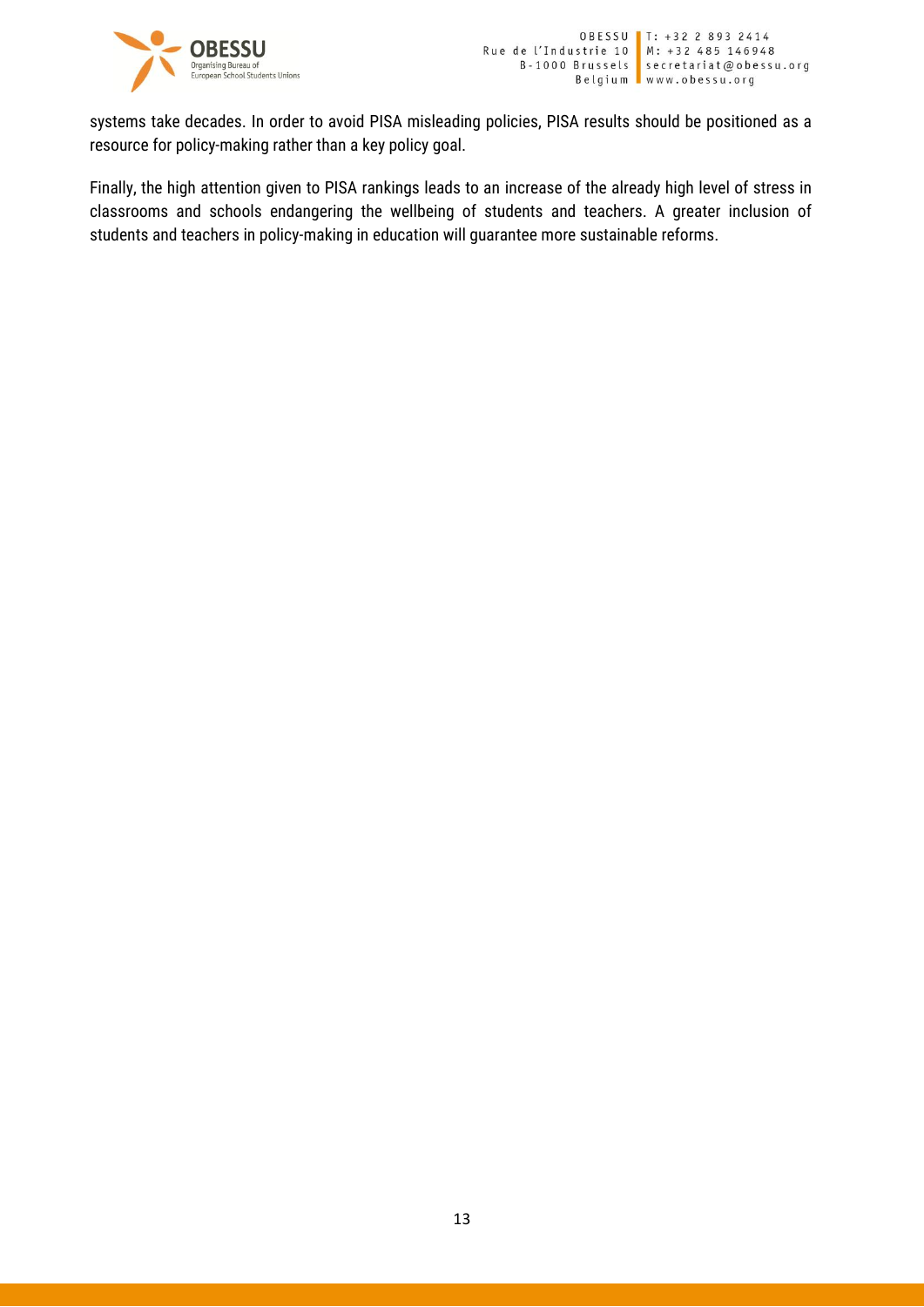

## **References:**

Araujo, L., Saltelli, A., Schnepf, S. (2017). Do PISA data justify PISA-based education policy? International Journal of Comparative Education and Development, Vol. 19.

Arffman, I. (2010). Equivalence of translations in international reading literacy studies. *Scandinavian Journal of Educational Research*, *54*(1), 37–59.

Baird, J-A., Isaacs, T., Johnson, S., Stobart, G., Yu, G., Terra, S. & Daugherty, R. (2011). Policy Effects of PISA. Pearson, UK.

Breakspear, S. (2014). How does PISA shape education policy making? Why how we measure learning determines what counts in education. Issue 240 of Seminar Series. Centre for Strategic Education.

Hutchison, D., & Schagen, I. (2007). Comparisons between PISA and TIMSS – are we the man with two watches? National Foundation for Educational Research, 1-32.

Kreiner, S. & Christensen, K-B. (2014). Analyses of Model Fit and Robustness. A New Look at the PISA Scaling Model Underlying Ranking of Countries According to Reading Literacy. Psychometrika. 79 (2).

Loveless, T. (2009). How well are American students learning? [The 2008 Brown Center report on American education] (Vol. II, No. 3). Washington, DC: Brookings Institution.

Lundgren, U. P. (2011). PISA as a political instrument: One history behind the formulating of the PISA programme. In M. A. Pereyra, H.-G. Kotthoff, & R. Cowen (Eds.), PISA under examination: Changing knowledge, changing tests, and changing schools (pp. 17–30). Rotterdam, Holland: Sense Publishers.

Maslen, G. (2013, November 29). Andreas Schleicher and the PISA phenomenon. The Sydney Morning Herald.

Open Letter to Andreas Schleicher, OECD, Paris. (2014). Policy Futures in Education, 12(7), 872–877.

Organisation for Economic Co-operation and Development. (1999*).* Measuring student knowledge and skills: A new framework for assessment*.* Paris, France: OECD Publications.

Organisation for Economic Co-operation and Development. (2001). *Knowledge and skills for life: First results from PISA 2000.* Paris, France: OECD Publications.

Organisation for Economic Co-operation and Development. (2009) PISA 2009 Assessment Framework: Key Competencies in Reading, Mathematics and Science. Paris: OECD Publishing.

Organisation for Economic Co-operation and Development. (2010). *PISA 2009 results: What makes a school successful? Resources, policies and practices* (Vol. IV). Paris, France: OECD Publications.

Organisation for Economic Co-operation and Development. (2011). PISA 2009 Technical Report. Paris, France: OECD Publishing.